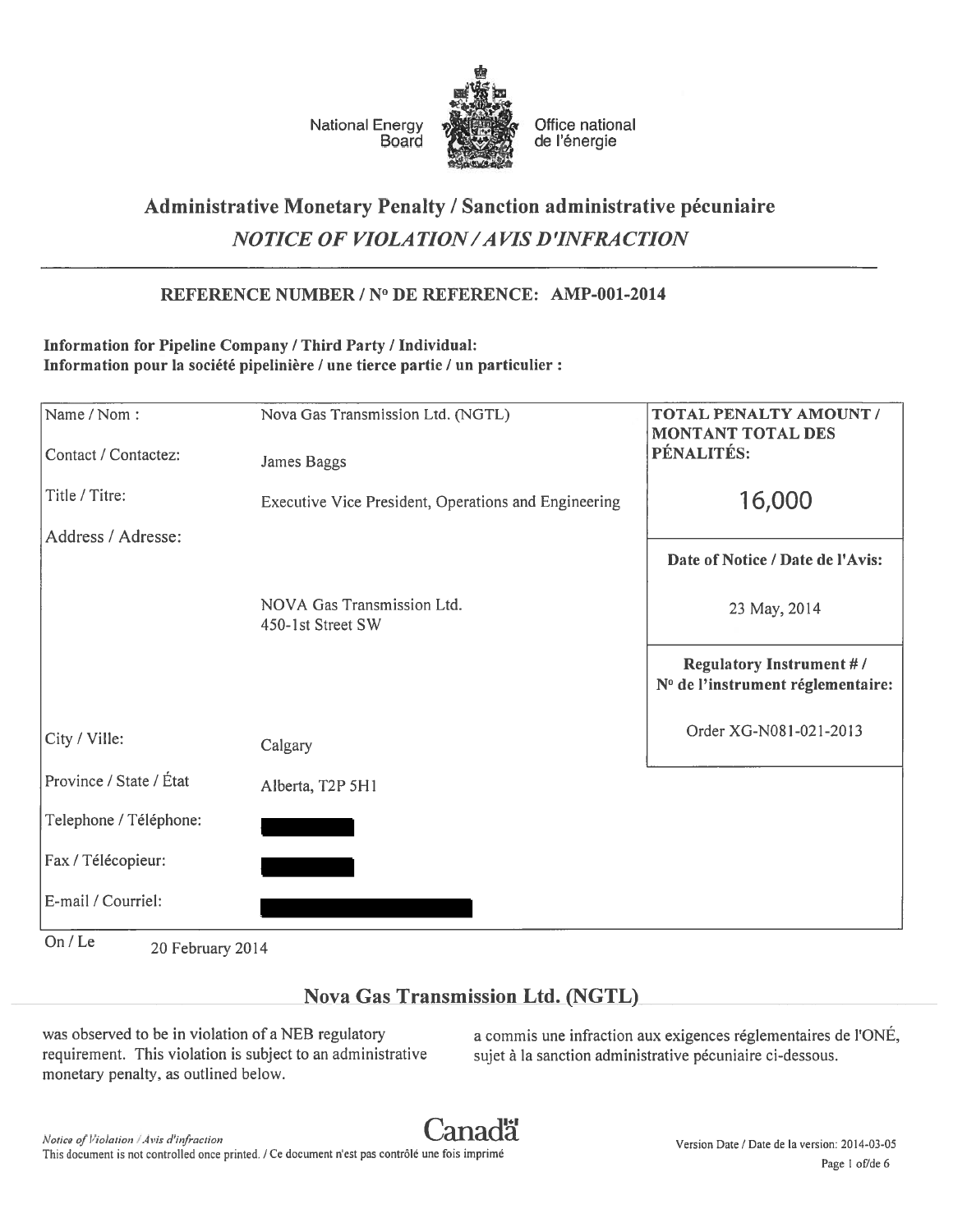|                                                                                                                                                            | 1. VIOLATION DETAILS / RENSEIGNEMENTS SUR L'INFRACTION                                                                           |                                                                                                                                                    |  |  |  |  |
|------------------------------------------------------------------------------------------------------------------------------------------------------------|----------------------------------------------------------------------------------------------------------------------------------|----------------------------------------------------------------------------------------------------------------------------------------------------|--|--|--|--|
| Date of Violation / Date d'infraction :                                                                                                                    |                                                                                                                                  | Has compliance been achieved?                                                                                                                      |  |  |  |  |
| (from $/$ du): 13 January 2014                                                                                                                             | $(cot \mid au)$ : 13 January 2014                                                                                                | La situation est-elle rétablie?                                                                                                                    |  |  |  |  |
| Total Number of Days / Nombre total de jours:                                                                                                              |                                                                                                                                  | No / Non<br>Yes / Oui<br>☞<br>$\sqrt{ }$<br>If no, a subsequent NoV may be issued.<br>Si non, un autre avis d'infraction pourrait être<br> envoyé. |  |  |  |  |
| Location of Violation / Lieu de l'infraction:                                                                                                              |                                                                                                                                  |                                                                                                                                                    |  |  |  |  |
| e.g. Facility/plant/head office or nearest geographical point<br>or lat/long / ie: usine/siege central/lieu géographique                                   |                                                                                                                                  | Musreau Lake West Receipt Meter Station                                                                                                            |  |  |  |  |
| Short Form Description of Violation / Description abrégée de l'infraction<br>(Refer to Schedule 1 of the AMP Regulations) / (Voir l'annexe 1 du Reglement) |                                                                                                                                  | Provision and Short-form Description /                                                                                                             |  |  |  |  |
|                                                                                                                                                            |                                                                                                                                  | Disposition et Sommaire                                                                                                                            |  |  |  |  |
| NEB Act / Loi sur l'ONÉ                                                                                                                                    |                                                                                                                                  |                                                                                                                                                    |  |  |  |  |
|                                                                                                                                                            | 31(a) Construction of a pipeline without a certificate (Type B) / Construction d'un pipeline en l'absence du certificat (Type B) |                                                                                                                                                    |  |  |  |  |

Contravention of an Order or Decision made under the Act (ss. 2(2) of the AMP Regulations)

Failure to comply with a term or condition of any certificate, licence, permit, leave or exemption granted under the Act (ss.  $2(3)$  of the AMP Regulations)

## 2. RELEVANT FACTS

 $\Box$ 

Briefly describe reasonable grounds to believe a violation has occurred / Décrire brièvement les motifs raisonnables de croire qu'une infraction <sup>a</sup> été commise

- On 5 November 2013, the Board issued Order XG-N08 1-021-2013 (Order) under s. 58 ofthe National Energy Board Act (the Act) granting approval for the construction and operation of the Musreau Lake West Receipt Meter Station (Project).

<sup>2</sup> - On <sup>7</sup> November 2013, NEB staff contacted NGTL regulatory staff to discuss the regulatory requirements for the Project. During this conversation, NGTL did not inform NEB staff of the proposed changes to the design ofthe Project facilities.

3-On <sup>20</sup> February 2014, theNEB received NGTL's Leave-to-Open (LTO) Application, requesting approva<sup>l</sup> for operation ofthe Project. The Project started on <sup>13</sup> January 2014, and has now been completed. Upon review of the Application, Board staff noted that the final design and construction ofthe Project, as described in the LTO Application, was different than the design that was approve<sup>d</sup> in the Order. NGTL did not construct the Project in accordance with specifications, standards and other information referred to in its Application as per Condition 2, and noted in Schedule <sup>A</sup> ofthe Order. In addition, the company did not notify or reques<sup>t</sup> approva<sup>l</sup> from the Board under section <sup>21</sup> of the Act for the design changes prior to commencing or completing construction.

4-On <sup>20</sup> March 2014, the Board sent <sup>a</sup> letter to NGTL stating non-compliance with paragrap<sup>h</sup> <sup>3</sup> 1(a) of the Act. The Board directed the company to: provide an explanation for why Board approval of the design changes was not sought; make an application under section 21 of the Act to vary the Order to reflect the facilities as constructed; and identify the steps NGTL is taking to ensure that variances are sought where design changes are required to future project applications.

<sup>5</sup> -On <sup>28</sup> March, 2014, NGTL filed <sup>a</sup> response to the Board letter in which NGTL provided an explanation for the non-compliance, steps the company is taking to ensure future compliance and <sup>a</sup> reques<sup>t</sup> for variance to the Order. NGTL explained that they moved the customer point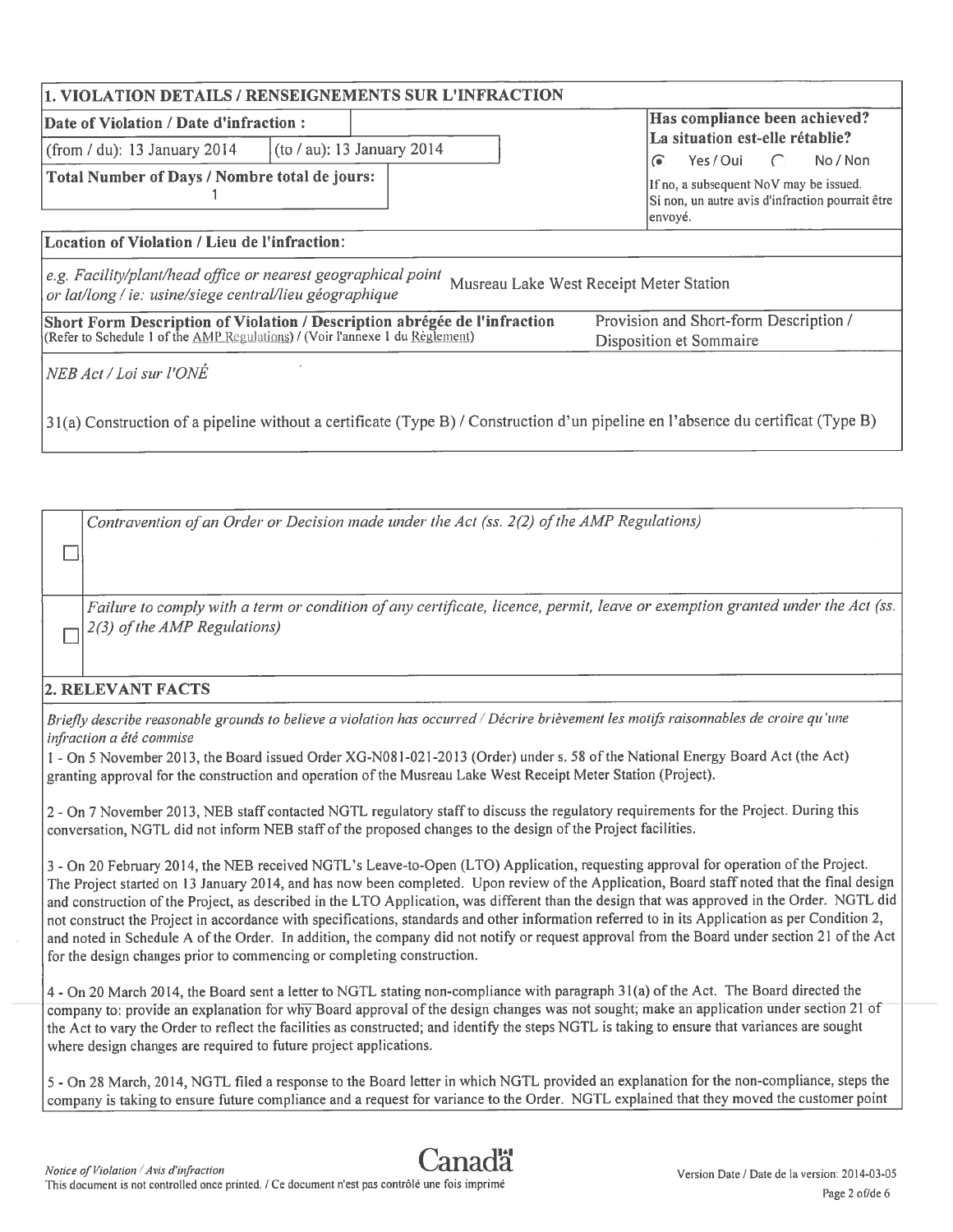of connection for the Project to accommodate a customer request with respect to infrastructure congestion surrounding the Project lands. Furthermore, NGTL's Project Manager responsible for the design and construction of the Project did not communicate the scope of the design changes to the company regulatory lead, who in turn was unaware of the changes until the time for filing of the LTO Application.

| 3. PENALTY CALCULATION / CALCUL DES SANCTIONS                                                                                                                                                                                                                                                                                                                                                                                                                                                                                                                                                                                                                                                                                                                          |          |                                                     |                                                          |                                                               |                      |             |      |      |
|------------------------------------------------------------------------------------------------------------------------------------------------------------------------------------------------------------------------------------------------------------------------------------------------------------------------------------------------------------------------------------------------------------------------------------------------------------------------------------------------------------------------------------------------------------------------------------------------------------------------------------------------------------------------------------------------------------------------------------------------------------------------|----------|-----------------------------------------------------|----------------------------------------------------------|---------------------------------------------------------------|----------------------|-------------|------|------|
| (a) BASELINE PENALTY (Gravity Value = 0) / PÉNALITÉ DE BASE (côte de gravité = 0)                                                                                                                                                                                                                                                                                                                                                                                                                                                                                                                                                                                                                                                                                      |          |                                                     |                                                          |                                                               |                      |             |      |      |
| Category / Catégorie                                                                                                                                                                                                                                                                                                                                                                                                                                                                                                                                                                                                                                                                                                                                                   | (Type A) | Individual /<br>Personne physique<br>$\Box$ \$1,365 |                                                          | Any Other Person /<br><b>Autre Personne</b><br>$\Box$ \$5,025 |                      |             |      |      |
|                                                                                                                                                                                                                                                                                                                                                                                                                                                                                                                                                                                                                                                                                                                                                                        | (Type B) | \$10,000                                            |                                                          |                                                               | $\boxtimes$ \$40,000 |             |      |      |
| [Refer to <i>AMP Regulations</i> , Subsection 4(1) / Voir le <i>Règlement</i> , paragraphe 4(1)]                                                                                                                                                                                                                                                                                                                                                                                                                                                                                                                                                                                                                                                                       |          |                                                     |                                                          |                                                               |                      |             |      |      |
| (b) APPLICABLE GRAVITY VALUE / COTE DE GRAVITE GLOBALE APPLICABLES                                                                                                                                                                                                                                                                                                                                                                                                                                                                                                                                                                                                                                                                                                     |          |                                                     |                                                          |                                                               |                      |             |      |      |
| [Refer to <i>AMP Regulations</i> , Subsection 4(2) / Voir le Règlement, paragraphe 4(2)]                                                                                                                                                                                                                                                                                                                                                                                                                                                                                                                                                                                                                                                                               |          |                                                     |                                                          |                                                               |                      |             |      |      |
|                                                                                                                                                                                                                                                                                                                                                                                                                                                                                                                                                                                                                                                                                                                                                                        |          |                                                     | Mitigating /<br>Aggravating /<br>Atténuer<br>Aggravantes |                                                               |                      |             |      |      |
|                                                                                                                                                                                                                                                                                                                                                                                                                                                                                                                                                                                                                                                                                                                                                                        |          |                                                     | $-2$                                                     | $-1$                                                          | 0                    | $+1$        | $+2$ | $+3$ |
| Other violations in previous seven (7) years / Autres infractions au cours<br>$\boxtimes$<br>des sept (7) années précédentes                                                                                                                                                                                                                                                                                                                                                                                                                                                                                                                                                                                                                                           |          |                                                     | $\sim$ $\sim$                                            |                                                               | ⊠                    |             |      |      |
| * insert additional information, as required *                                                                                                                                                                                                                                                                                                                                                                                                                                                                                                                                                                                                                                                                                                                         |          |                                                     |                                                          |                                                               |                      |             |      |      |
| Any competitive or economic benefit from violation / Avantages<br>$\boxtimes$<br>concurrentiels ou économiques découlant de l'infraction                                                                                                                                                                                                                                                                                                                                                                                                                                                                                                                                                                                                                               |          |                                                     |                                                          |                                                               | $\boxtimes$          |             |      |      |
| * insert additional information, as required *                                                                                                                                                                                                                                                                                                                                                                                                                                                                                                                                                                                                                                                                                                                         |          |                                                     |                                                          |                                                               |                      |             |      |      |
| Reasonable efforts to mitigate / reverse violation's effect / Efforts<br>$\boxtimes$<br>raisonnables déployés pour atténuer ou annuler les effets de l'infraction                                                                                                                                                                                                                                                                                                                                                                                                                                                                                                                                                                                                      |          |                                                     |                                                          |                                                               | $\boxtimes$          |             |      |      |
| * insert additional information, as required *                                                                                                                                                                                                                                                                                                                                                                                                                                                                                                                                                                                                                                                                                                                         |          |                                                     |                                                          |                                                               |                      |             |      |      |
| Negligence on part of person who committed violation / Négligence de la<br>冈<br>part de la personne ayant commis l'infraction                                                                                                                                                                                                                                                                                                                                                                                                                                                                                                                                                                                                                                          |          |                                                     |                                                          |                                                               | 冈                    |             |      |      |
| * insert additional information, as required *                                                                                                                                                                                                                                                                                                                                                                                                                                                                                                                                                                                                                                                                                                                         |          |                                                     |                                                          |                                                               |                      |             |      |      |
| Reasonable assistance to Board with respect to violation / Collaboration<br>$\boxtimes$<br>raisonnable avec l'Office en ce qui a trait à l'infraction                                                                                                                                                                                                                                                                                                                                                                                                                                                                                                                                                                                                                  |          |                                                     |                                                          | ⊠                                                             |                      |             |      |      |
| When notified of the non-compliance, NGTL responded promptly to the Board's requests. This includes gathering key Project personnel for a<br>teleconference with NEB staff, and submitting a revised technical description of the Project changes and annotated as-built facility drawings.<br>NGTL complied with the Board letter of 20 March 2014 within a reasonable time-frame and provided the necessary information as directed<br>by the Board.                                                                                                                                                                                                                                                                                                                 |          |                                                     |                                                          |                                                               |                      |             |      |      |
| Promptly reported violation to Board / Infraction signalée sans délai à<br>$\boxtimes$<br>l'Office                                                                                                                                                                                                                                                                                                                                                                                                                                                                                                                                                                                                                                                                     |          |                                                     |                                                          |                                                               |                      | $\boxtimes$ |      |      |
| During the pre-construction discussions on 7 November 2013 with Board staff, NGTL did not indicate that design changes were anticipated<br>and necessary for construction of the Project. The violation was discovered when NEB staff reviewed the LTO Application. Information<br>provided in the Application did not explicitly identify the design changes, nor was the Application clear about what was actually constructed.<br>The violation was not reported by the company, although it was anticipated that NGTL would have included details describing final design<br>construction, including a confirmation that the approved Project was not completed in compliance with all applicable conditions of the Order,<br>as part of their Condition 4 filing. |          |                                                     |                                                          |                                                               |                      |             |      |      |
| Steps taken to prevent reoccurrence of violation / Mesures prises pour<br>$\boxtimes$<br>prévenir les récidives                                                                                                                                                                                                                                                                                                                                                                                                                                                                                                                                                                                                                                                        |          |                                                     | $\boxtimes$                                              |                                                               |                      |             |      |      |
| In their response to the Board letter of 20 March 2014, NGTL provided an explanation of the events that lead to the non-compliance and has                                                                                                                                                                                                                                                                                                                                                                                                                                                                                                                                                                                                                             |          |                                                     |                                                          |                                                               |                      |             |      |      |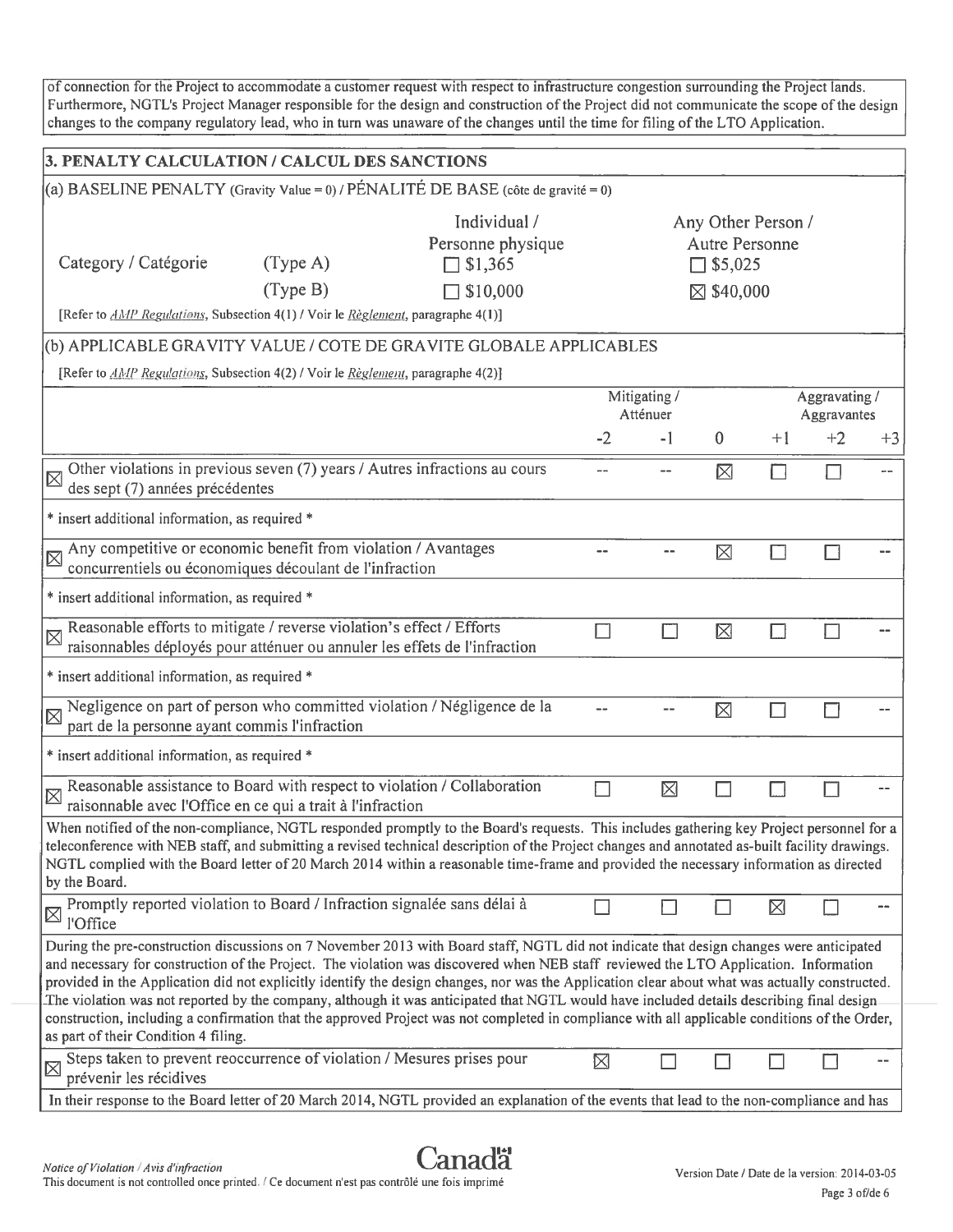| committed to taking the following steps to prevent reoccurrence:                                                                                                                                                                                                                                                                                                                                                                                                                                                                                                                                                                                                                                                                                                                                                                                              |  |    |        |  |
|---------------------------------------------------------------------------------------------------------------------------------------------------------------------------------------------------------------------------------------------------------------------------------------------------------------------------------------------------------------------------------------------------------------------------------------------------------------------------------------------------------------------------------------------------------------------------------------------------------------------------------------------------------------------------------------------------------------------------------------------------------------------------------------------------------------------------------------------------------------|--|----|--------|--|
| - conduct an internal review of the situation and lessons-learned debrief;<br>- NGTL legal and regulatory staff to review with Measurement Projects the need to communicate changes in design scope to regulatory staff                                                                                                                                                                                                                                                                                                                                                                                                                                                                                                                                                                                                                                       |  |    |        |  |
| in real time, so changes can be communicated to Board (including review of NGTL's existing change management and regulatory<br>procedures):                                                                                                                                                                                                                                                                                                                                                                                                                                                                                                                                                                                                                                                                                                                   |  |    |        |  |
| - implementation of a change management log and regulatory management procedures to track design scope changes for application to the<br>Board;                                                                                                                                                                                                                                                                                                                                                                                                                                                                                                                                                                                                                                                                                                               |  |    |        |  |
| - notification to project managers within Measurement Projects that any and all planned changes to a filed section 58 application must be<br>given to the regulatory lead who completed the filing to ensure compliance with all applicable regulatory requirements;<br>- additional training provided to NGTL staff to ensure processes are understood, and to educate staff that they are to advise corporate<br>regulatory services of any changes to an approved project that may require application to the NEB;<br>- communicate issues to the rest of group in order to avoid any future non-compliances to NEB regulatory requirements.<br>In summary, NGTL implemented a process documentation review, process change, and internal communications to improve compliance<br>regarding communicating design changes both internally and to the Board. |  |    |        |  |
| Violation was primarily reporting / record-keeping failure / Infraction<br>reliée principalement à la production de rapports ou à la tenue des dossiers                                                                                                                                                                                                                                                                                                                                                                                                                                                                                                                                                                                                                                                                                                       |  | 区  |        |  |
| * insert additional information, as required *                                                                                                                                                                                                                                                                                                                                                                                                                                                                                                                                                                                                                                                                                                                                                                                                                |  |    |        |  |
| Any aggravating factors in relation to risk of harm to people or<br>$\boxtimes$ environment / Facteurs aggravants pouvant causer du tort au public ou à<br>l'environnement                                                                                                                                                                                                                                                                                                                                                                                                                                                                                                                                                                                                                                                                                    |  | ⊠  |        |  |
| * insert additional information, as required *                                                                                                                                                                                                                                                                                                                                                                                                                                                                                                                                                                                                                                                                                                                                                                                                                |  |    |        |  |
| (c) TOTAL GRAVITY VALUE / COTE DE GRAVITÉ GLOBALE                                                                                                                                                                                                                                                                                                                                                                                                                                                                                                                                                                                                                                                                                                                                                                                                             |  |    | $-2$   |  |
| (d) DAILY PENALTY / SANCTIONS QUOTIDIENNES                                                                                                                                                                                                                                                                                                                                                                                                                                                                                                                                                                                                                                                                                                                                                                                                                    |  |    |        |  |
| (The baseline penalty, adjusted for the final gravity level)                                                                                                                                                                                                                                                                                                                                                                                                                                                                                                                                                                                                                                                                                                                                                                                                  |  | \$ | 16,000 |  |

(Pénalité de base d'après la côte de gravité)

(e) NUMBER OF DAYS OF VIOLATION / DURÉE DE L'INFRACTION

(If more than one day, then the justification must be provided.) <sup>1</sup> (Si plus d'une journée, prière de justifier.)

Notes to explain decision to apply multiple daily penalties, or "Not Applicable" / Notes pour expliquer la décision d'appliquer des pénalités multiples quotidiennes, ou «sans objet»

 $\Box$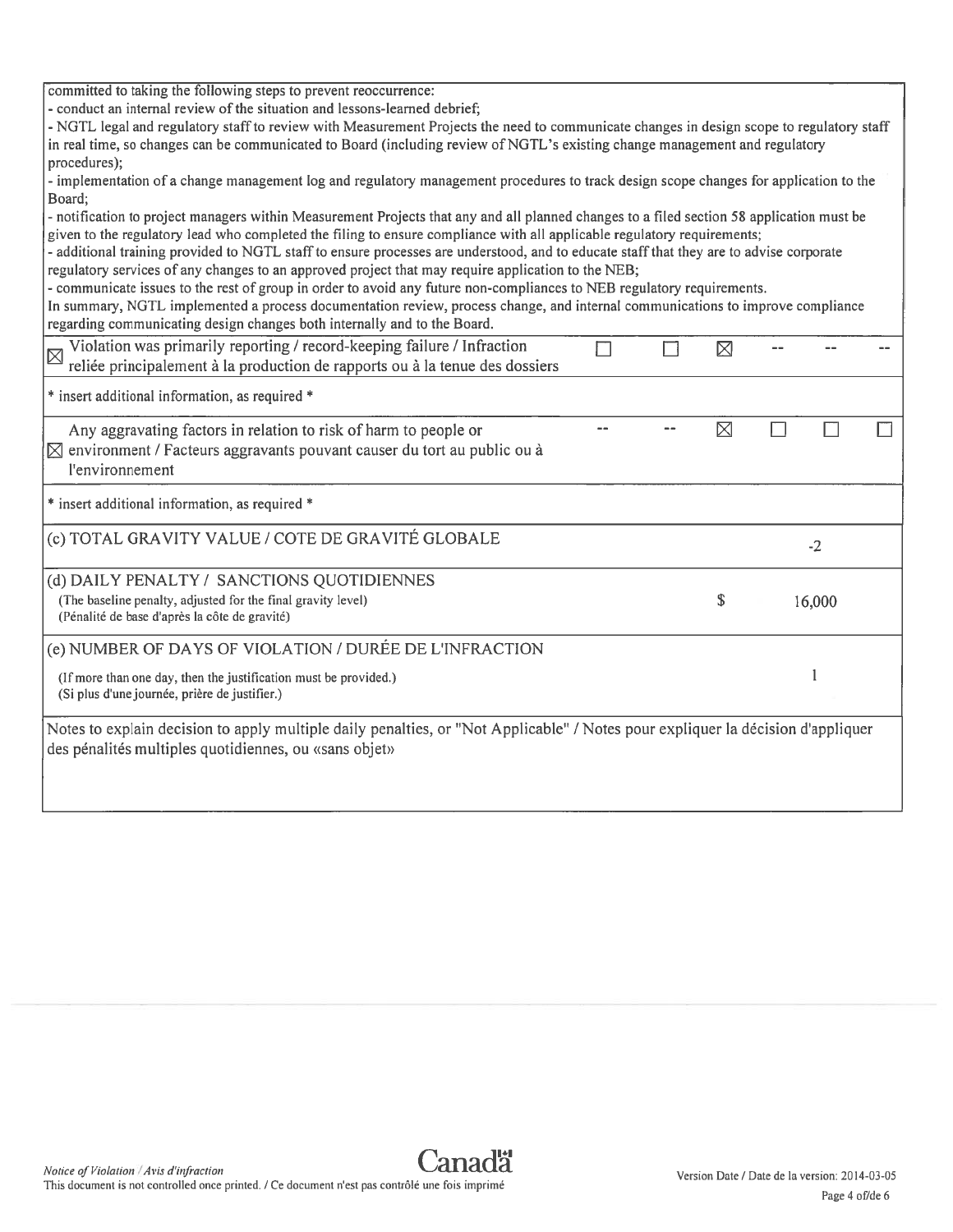I"

### 4. TOTAL PENALTY AMOUNT / MONTANT TOTAL DE LA PENALITE \$ 16,000

- Note: The total penalty amount shown is based on the period described in Step <sup>I</sup> above. If compliance has not been achieved, <sup>a</sup> subsequent Notice of Violation may be issued.
	- Le montant total de la pénalité est calculé d'après la période décrite à l'étape 1 ci-dessus. Si la situation n'a pas été rétablie, un autre avis d'infraction pourrait être envoyé.
- 5. DUE DATE (30 days from receipt of Notice of Violation)<br>
DATE LIMITE (30 jours à compter de la réception de l'Avis d'infraction) 
24 June, 2014

### Vous disposez de 30jours après Ia signification de l'Avis d'infraction pour demander une revision du montant de la pénalité, ou les faits rapportés, ou les deux.

Si les sanctions ne sont pas acquittées et qu'aucune révision n'est demandée, vous étes considérés comme coupable de I'infraction et vous devez payer les sanctions précisées dans l'Avis d'infraction. Les sanctions sont payables à la date indiquée ci-dessus.

Un défaut de paiement constitue une créance envers l'Etat et peu<sup>t</sup> être recouvré en utilisant tous les recours prévus dans la *Loi sur la gestion* des finances publiques.

L'information concernant l'infraction pourrait égalment être affichée sur le site Web de l'ONE:

- a) 30 jours après la date de réception de l'Avis;
- b) dès qu'une décision a été rendue à la suite d'une Demande de Révision.

### Paiement:

Vous pouvez payer le montant dû par transfert électronique de fonds (TEF) ou par chèque établi à l'ordre du Receveur général du Canada.

Pour effectuer un TEF, il suffit de prendre contact avec le spécialiste du système comptable, au service des finances de l'ONE, du lundi au vendredi, de 9 h à 16 h, heure des Rocheuses :

Telephone: 403-292-4800/ 800-899-1265 Telec. : 403-292-5503/877-288-8803

Les chèques doivent être établis à l'ordre du Receveur général du Canada et postés à l'adresse suivante: Office national de l'énergie Service des finances 444, Septième Avenue 5-0. Calgary (Alberta) T2P 0X8

Le formulaire de *paiement* dûment rempli doit accompagner le paiement.

> Version Date / Date de Ia version: 20 14-03-05 Page 5 of/de 6

If you do not pay the penalty nor reques<sup>t</sup> <sup>a</sup> review within the prescribed period, you are considered to have committed the violation and you are liable for the penalty set out in the Notice of Violation. The penalty is due on the date indicated above.

You have the right to make <sup>a</sup> reques<sup>t</sup> for <sup>a</sup> review of the amount of the penalty or the facts of the violation, or both, within 30 days after

The unpaid penalty amount is <sup>a</sup> debt due to the Crown and may be recovered by collection procedures stipulated in the *Financial* Administration Act.

The information regarding the violation may be posted on the NEB website:

- a) 30 days from the date this Notice of Violation was received or;
- b) upon issuing <sup>a</sup> decision following <sup>a</sup> Request for Review.

### To Make Payment:

**Notes** 

the Notice of Violation was received.

You may remit your fee paymen<sup>t</sup> by Electronic Funds Transfer (EFT) or by cheque payable to the order of Receiver General for Canada.

EFT payments can be arranged by contacting the Accounting Specialist in the NEB Finance group, Monday to Friday, from 09:00 to 16:00 Mountain Time:

Telephone: 403-292-4800 / 800-899-1265 Fax: 403-292-5503 / 877-288-8803

Cheques should be made Out to the "Receiver General for Canada" and mailed to:

National Energy Board Attention: Finance 444 - 7 Avenue SW Calgary, AB T2P 0X8

Your completed Payment form should be enclosed with your payment.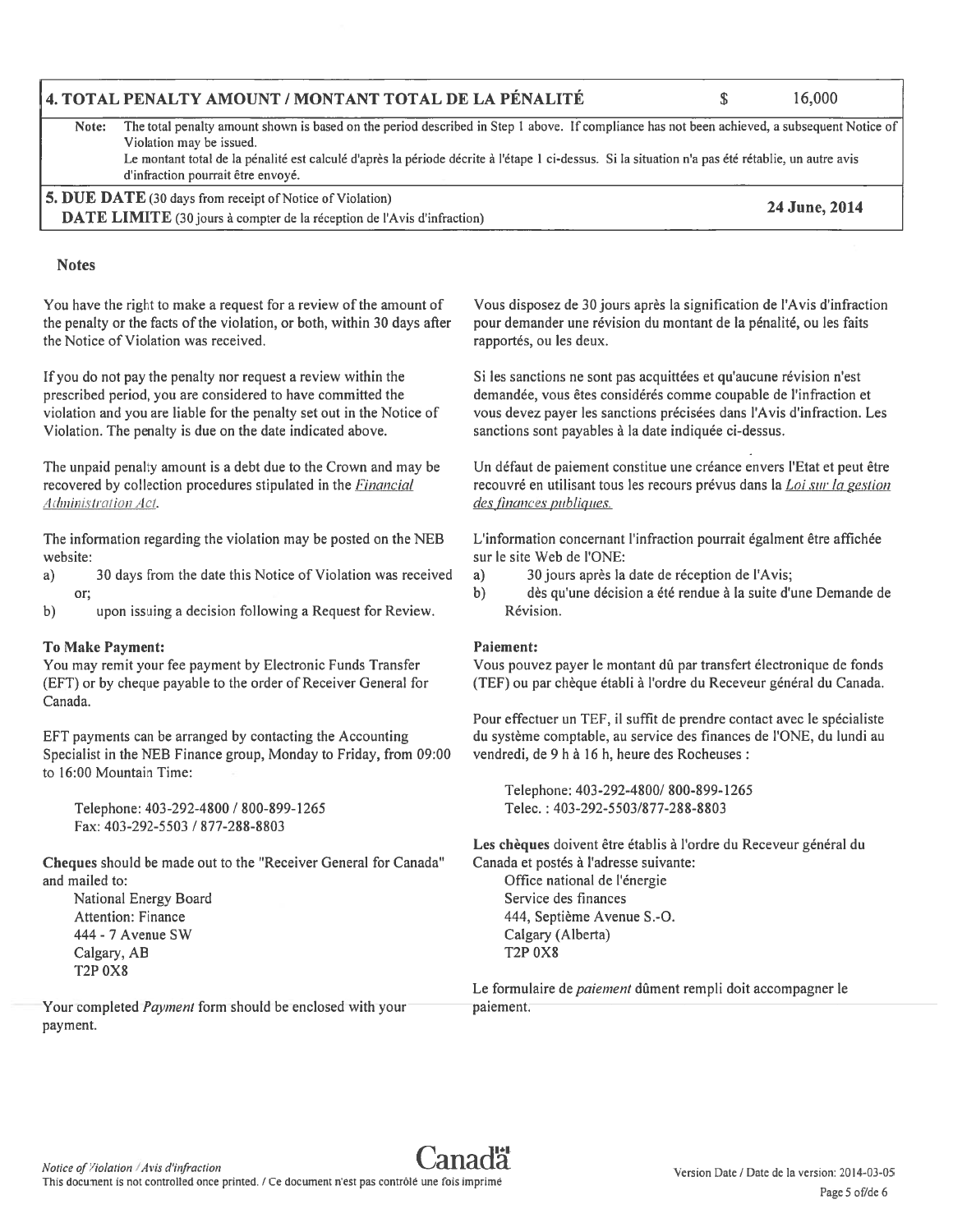#### To Request <sup>a</sup> Review

Pursuant to the NEB Act, Section 144, you may file <sup>a</sup> reques<sup>t</sup> for a review of this Notice of Violation by the Board.

The date of filing is the date on which the document is received, as indicated by the date on an e-mail submission or the stamped on the document by <sup>a</sup> NEB employee.

If you elect to make <sup>a</sup> reques<sup>t</sup> for <sup>a</sup> review, complete and submit the attached Request for Review form to:

Administrative Monetary Penalty - Reviews National Energy Board 444 - 7 Avenue SW Calgary, AB T2P 0X8

For more information on reviews, please see the Administrative Monetary Penalties Process Guide available on the NEB's website.

If you have any questions regarding this matter, please contact the undersigned.

#### Demander de révision

En vertu de l'article 144 de la Loi sur l'ONE, vous pouvez présenter à l'Office une *Demande de révision* de cet Avis l'infraction.

La date du dépôt correspond à la date de réception du document, qui apparait sur l'envoi electronique ou le timbre appose sur le document par un employé de l'ONE.

Si vous voulez demander une révision, veuillez remplir et soumettre le formulaire de Demande de révision à l'adresse suivante :

Sanction administrative pécuniaire - Révision Office national de l'énergie 444, Septième Avenue S.-O. Calgary (Alberta) T2P 0X8

Pour de plus amples informations sur le processus de révision, prière de consulter le Guide sur le processus relatifaux sanctions administratives pécuniaires sur le site Web.

Pour toute question à ce sujet, veuillez communiquer avec la personne soussignée.

Sincerely, Sincères salutations, Sincères salutations,

, and the contract of the contract of the contract of the contract of the contract of the contract of the contract of the contract of the contract of the contract of the contract of the contract of the contract of the con

Patrick Smyth

Designated Officer Administrative Monetary Penalties

Fonctionnaire désigné Sanctions administratives pécunaires

403-221-3014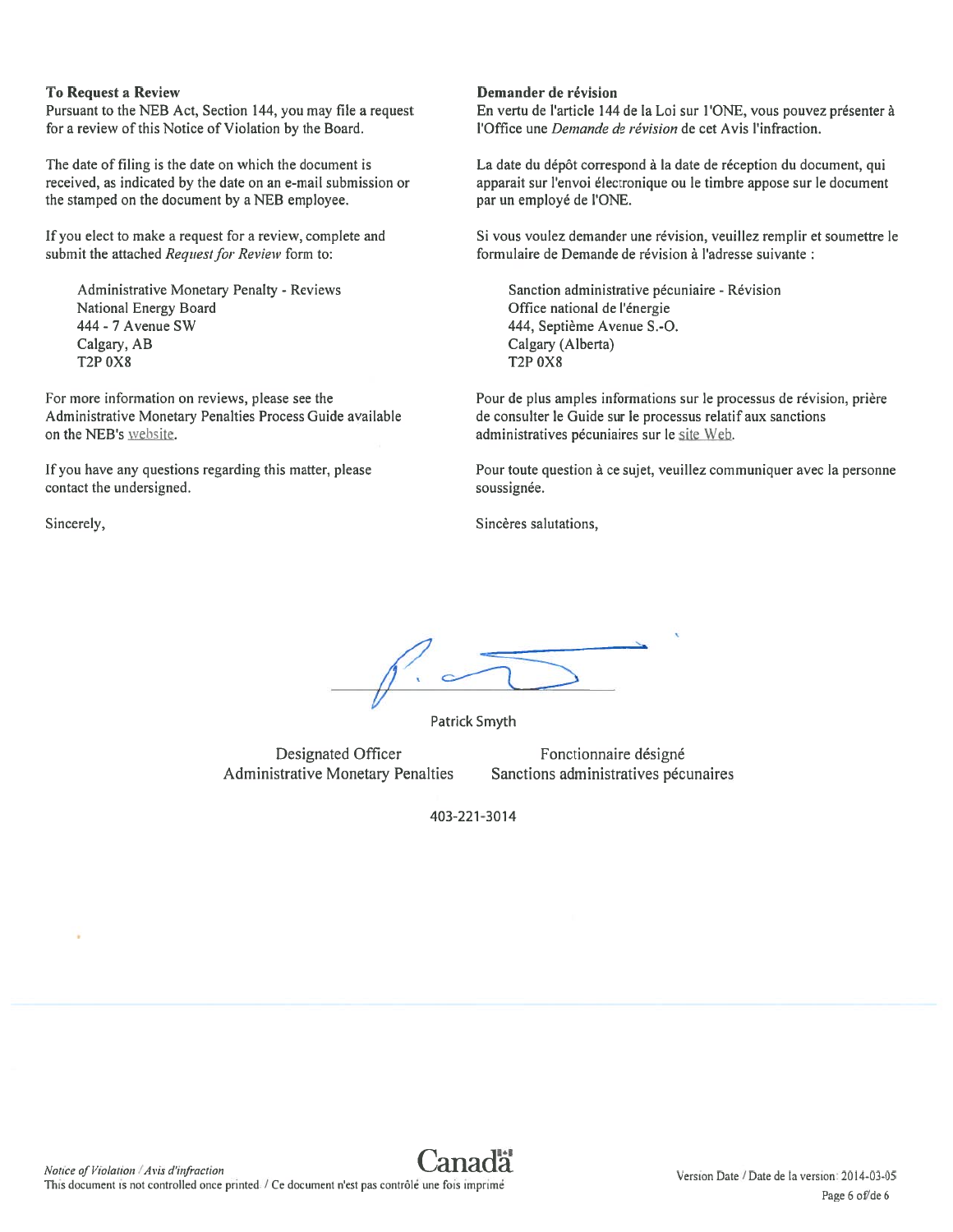

# **Administrative Monetary Penalty** Sanction administrative pécuniaire

# **PAYMENT FORM FORMULAIRE DE PAIEMENT**

## REFERENCE NO. / N° DE RÉFÉRENCE: AMP-001-2014

| <b>Name of Company/Third Party/Individual:</b>                                                                    | TOTAL PENALTY AMOUNT (\$):                                                                                                                           |
|-------------------------------------------------------------------------------------------------------------------|------------------------------------------------------------------------------------------------------------------------------------------------------|
| Nom de la société/tiers/individu:                                                                                 | MONTANT TOTAL DE LA PÉNALITÉ (\$):                                                                                                                   |
| Nova Gas Transmission Ltd. (NGTL)                                                                                 | \$16,000                                                                                                                                             |
| Contact name and title for company/third party:<br>Nom et titre de la personne de contact de la<br>société/tiers: | <b>Notice of Violation Date:</b><br>Date de l'Avis d'infraction:<br>23 May 2014                                                                      |
| <b>Company/Third Party/Individual address:</b><br>Adresse de la société/tiers/individu:                           | Due Date /Date d'échéance: 24 June 2014<br>[30 days from the receipt of Notice of Violation / 30 jours après<br>la réception de l'Avis d'infraction] |

**REPLY** 

Payment Remitted (Follow payment instructions below) / Paiement remis (suivez les instructions ci-dessous)

**CONTACT INFORMATION Company/Third Party/Individual** (Name, address, and telephone and fax numbers)

**COORDONÉES** Société/tiers/individu (Nom, adresse, # de téléphone et télécopieur)

### PAYMENT INSTRUCTIONS / INSTRUCTIONS DE PAIEMENT

Your completed Payment form should be enclosed with your payment. Ce formulaire de paiement doit être joint à votre paiement.

#### A. For payments made by cheque, money order or bank draft / Paiement par chèque, mandat ou traite bancaire:

- 1. Attach a copy of this form with your payment.
- Annexer une copie du présent formulaire à votre paiement.
- 2. Payments must be made payable to Receiver General for Canada.
- Payer à l'ordre du Receveur général du Canada. 3. Payments must be denominated in Canadian dollars.
- Libeller l'instrument de paiement en dollars canadiens.

SEE IMPORTANT NOTES ON REVERSE / VOIR VERSO POUR NOTES IMPORTANTES  $\rightarrow$ 

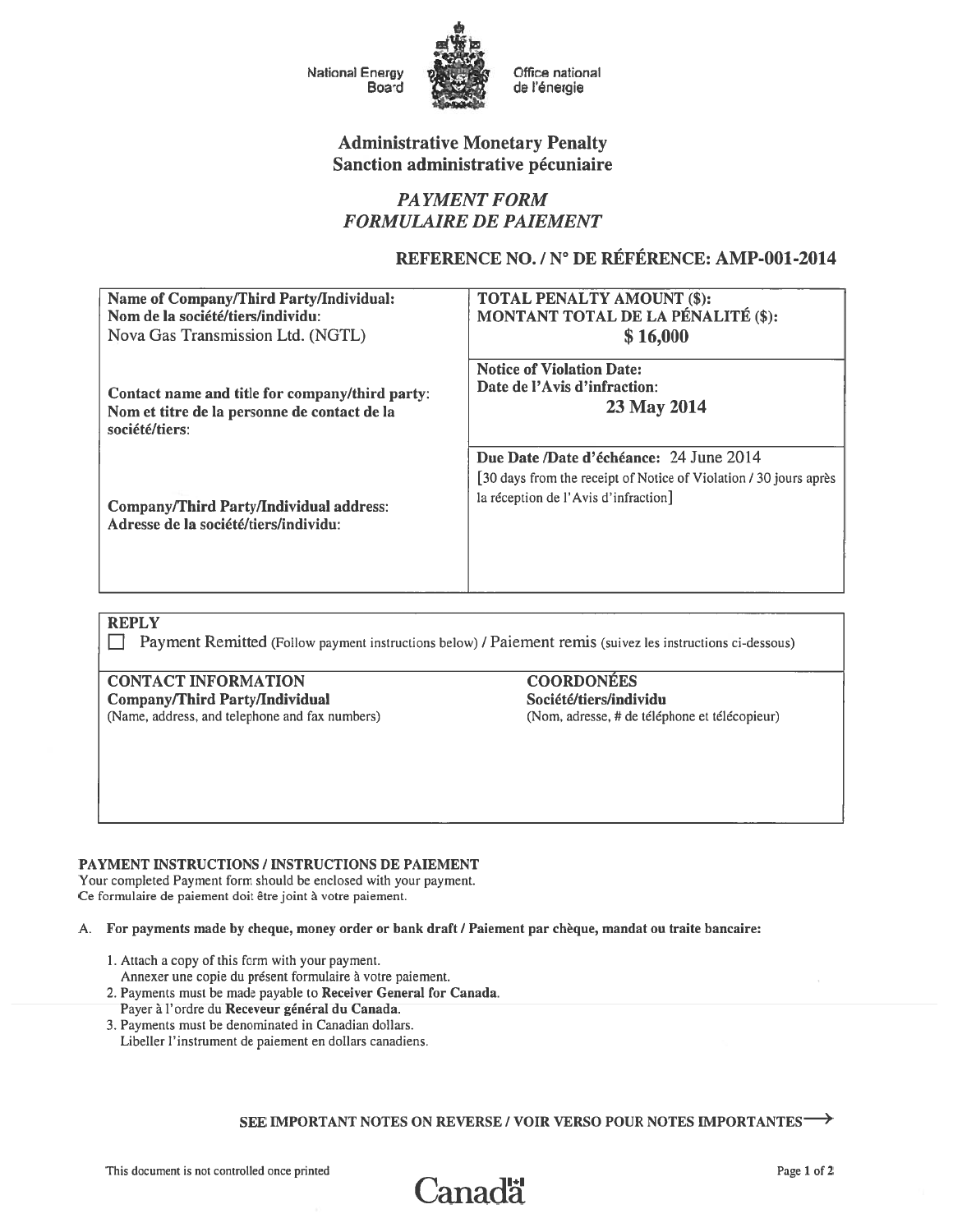Remittances must be sent to: Envoyer le paiement à :

Calgary, AB Calgary (Alberta) T2P 0X8 T2P 0X8

National Energy Board Office national de l'énergie 444 — 7th Avenue SW 444 — 7e Avenue S.-O.

#### B. For remittances made using electronic funds transfer / Paiement par transfert électronique:

- I. Remittances must be made in accordance with instructions provided by the National Energy Board. Observer les instructions de l'Office national de I'énergie.
- 2. Remittances must be denominated in Canadian dollars.
- Le paiement doit être en dollars canadiens.
- 3. If you wish to utilize the electronic funds transfer service, please contact the Accounting Specialist in the NEB Finance group by phone at 403-299-4800 or 1-800-899-1265, Monday to Friday, from 09:00 to 16:00 Mountain Time. Pour se prévaloir du service de transfert électronique, communiquer par téléphone avec le spécialiste du système comptable, au service des finances de l'ONÉ au 403-299-4800 ou 1-800-899-1265, du lundi au vendredi, de 9 h à 16 h, heure des Rocheuses.

### **NOTES**

1. Remittances in currencies other than Canadian dollars or sent to other governmen<sup>t</sup> agencies will be deemed not to have been received by the National Energy Board.

Les versements qu<sup>i</sup> ne sont pas en dollars canadiens ou qu<sup>i</sup> sont envoyés a d'autres organismes gouvernementaux seront considérés comme <sup>n</sup>'étant pas parvenus a l'Office national de l'énergie.

- 2. If payments are not received in accordance with the terms of the Notice of Violation, penalties will be assessed in accordance with the Financial Administration Act. Si les paiements ne sont pas effectués conformément aux conditions de l'Avis d'infraction, des pénalités seront imputées en
- application de la Loi sur la gestion des finances publiques. 3. Overdue accounts will be charged interest at the rate of 1.5 % per month compounded monthly.
- Pour les comptes en souffrance, un intérêt de 1,5 % par mois, compose mensuellement, sera appliqué.

For information about the National Energy Board and its activities please go to the National Energy Board website: Pour obtenir de l'information sur l'Office national de l'énergie et ses activités, consulter le site web à l'adresse suivante: www.neb-one.gc.ca

To obtain additional information about and view the National Energy Board Administrative Monetary Penalties Regulations, please go to: http://laws-lois.justice.gc.ca/eng/acts/N-7/index.html#r3IR3g

Le Règlement sur les sanctions administratives pécuniaires de l'Office national de l'énergie est disponible à l'adresse suivante:

http://laws-lois.justice.gc.ca/fra/lois/N-7/index.html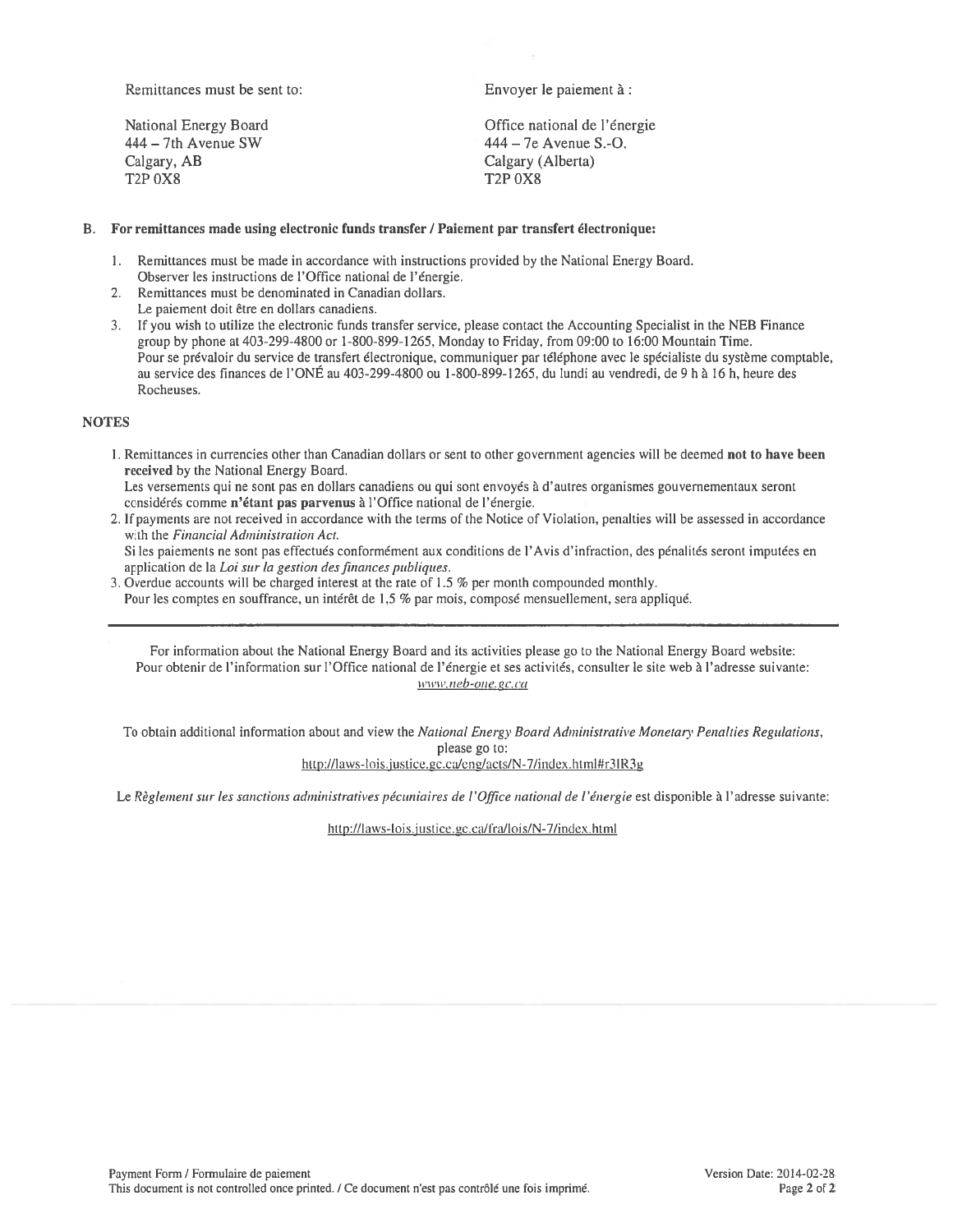National Energy Board



Office national de l'énergie

# Administrative Monetary Penalty Sanction administrative pécuniaire

**Request for Review** Demande de révision

| <b>Name of Pipeline Company/Third Party/Individual:</b><br>Nom de la société / tiers / individu:<br><b>Nova Gas Transmission Ltd. (NGTL)</b> | <b>NEB AMP File #/No. DU DOSSIER</b><br>AMP-001-2014              |
|----------------------------------------------------------------------------------------------------------------------------------------------|-------------------------------------------------------------------|
| Contact name and title for company/third party:<br>Nom et titre de la personne de contact de la société /<br>tiers:                          | <b>Notice of Violation Date/</b><br>Date de l'Avis d'infraction : |
|                                                                                                                                              | 23 May 2014                                                       |
| Company/Third party/Individual address, phone<br>and fax numbers:<br>Adresse, numéros de téléphone et télécopieur de la                      | <b>TOTAL PENALTY AMOUNT: /</b><br>TOTAL DE LA PÉNALITÉ :          |
| société / tiers /individu:                                                                                                                   | \$16,000                                                          |

DATE OF REQUEST (must be RECEIVED by the NEB by the due date indicated on the Notice of Violation) DATE DE LA DEMANDE DE RÉVISION (doit être reçue par l'Office avant la date d'échéance indiquée sur l'Avis d'infraction)

### REQUESTING REVIEW OF / DEMANDE DE REVISION POUR:

 $\Box$  Penalty Amount / Montant de la pénalité

[Provide brief reason why the Board should find the amount of the penalty was not determined in accordance with the regulations / Foumir unc brève explication des motifs pour lesquels l'Office devrait trouver que le montant de la sanction n'a pas été déterminé en conformité avec les règlementsl

 $\Box$  Facts of Violation / Faits de l'infraction

[Provide brief reason why the Board should find that you did not commit the violation / Foumir une breve explication des motifs pour lesquels l'Office devrait trouver que vous <sup>n</sup>'avez pas commis l'infraction]

 $\Box$  Both / Les deux

[Provide brief reason why the Board should find that the amount of the penalty was not determined in accordance with the regulations and you did not commit the violation / Fournir une breve explication des motifs pour lesquels l'Office devrait trouver que le montant de la sanction n'a pas été déterminé en conformité avec les règlements et que vous n'avez pas commis l'infraction]

| <b>LEGAL REPRESENTATION / CONSEILLER</b>            | Name and contact information for Legal     |  |  |
|-----------------------------------------------------|--------------------------------------------|--|--|
| <b>JURIDIQUE</b>                                    | <b>Representative or Agent / Nom et</b>    |  |  |
|                                                     | communication pour conseiller juridique ou |  |  |
| $\Box$ Legal Counsel<br><b>Self</b><br>$\Box$ Agent | représentant                               |  |  |
| Conseiller juridique<br>Soi-même<br>Représentant    |                                            |  |  |